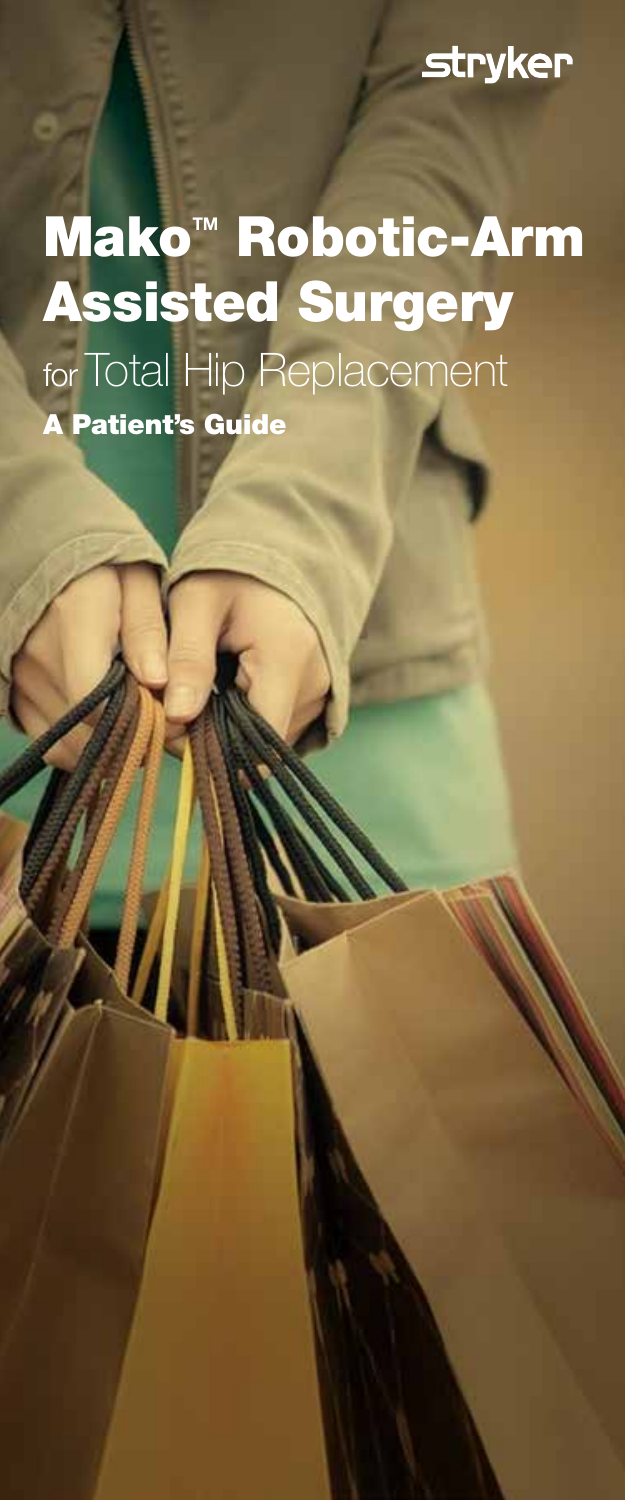## Causes of Your<br>  $\begin{picture}(16,17) \put(0,0){\line(1,0){155}} \put(15,0){\line(1,0){155}} \put(15,0){\line(1,0){155}} \put(15,0){\line(1,0){155}} \put(15,0){\line(1,0){155}} \put(15,0){\line(1,0){155}} \put(15,0){\line(1,0){155}} \put(15,0){\line(1,0){155}} \put(15,0){\line(1,0){155}} \put(15,0){\line(1,0){155}} \put(15$ Pain

Your joints are involved in almost every activity you do. Movements such as walking, bending and turning require the use of your hip and knee joints. When your hip becomes diseased or injured, the resulting pain can severely limit your ability to move and work.

One common cause of hip pain is Osteoarthritis (OA). OA is sometimes called degenerative arthritis because it is a "wearing out" condition involving the breakdown of cartilage and bones. With osteoarthritis, the cushioning cartilage at the end of the femur may have worn down, making walking painful as bone rubs against bone.

#### A Normal Hip

Pelvic Bone

Healthy Cartilage

Femur (thigh bone)

#### An Arthritic Hip

Pelvic Bone

Diseased Cartilage

Femur (thigh bone)

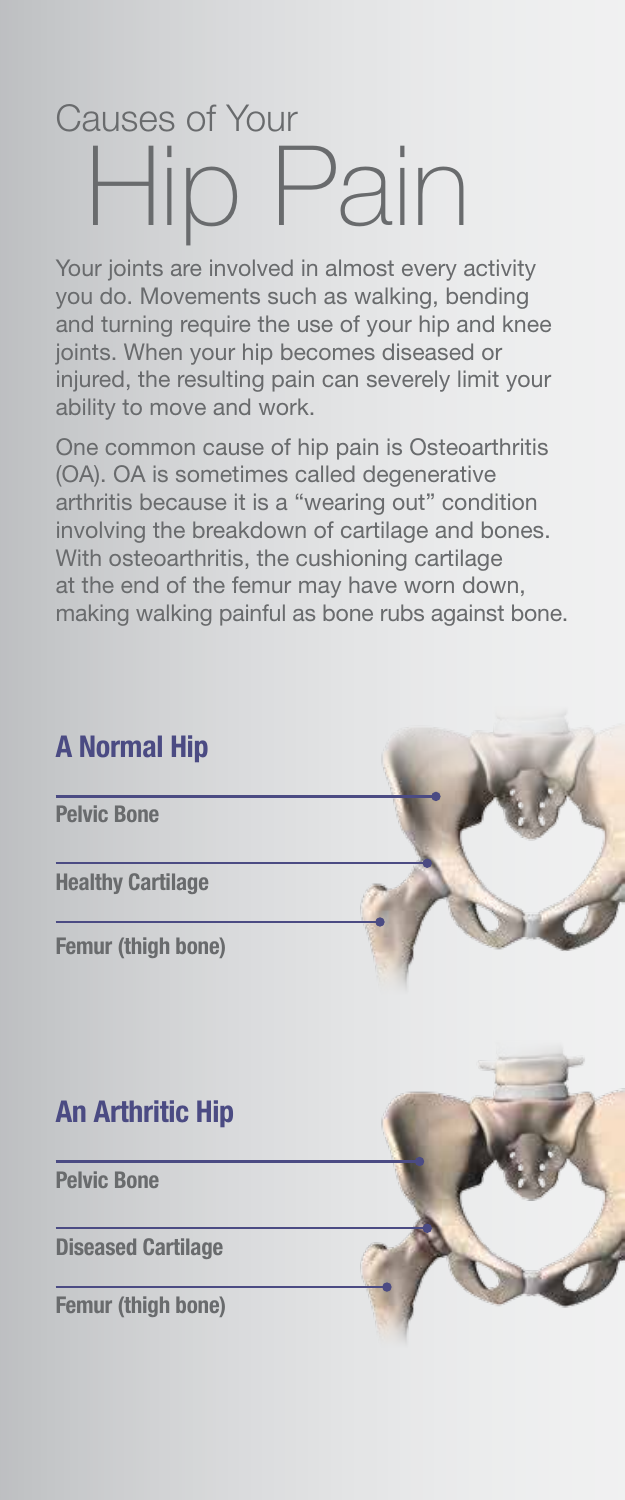# What is Hip Replacement<br>Surgery?

Total Hip Replacement (THR) surgery involves the removal of arthritic bone and damaged cartilage, and replacing them with hip implants that are designed to replicate the hip joint.

During surgery, the end of the thighbone (femoral head) is replaced with a metal stem and an artificial ball that is secured to the top of the stem. The hip socket (acetabulum) is fitted with a metal cup that is lined with a durable plastic (polyethylene).

Stryker has worked with surgeons to develop innovative products to be utilized in total hip replacement. Mako robotic-arm technology can be used for total hip replacement, which is a procedure designed for patients who suffer from non-inflammatory or inflammatory degenerative joint disease of the hip. This technology provides your surgeon with a patient-specific 3D model to pre-plan your hip replacement. During surgery, your surgeon guides the Stryker robotic-arm based on your patient-specific plan. This helps the surgeon to focus on removal of diseased bone, helping preserve healthy bone, and assists your surgeon in positioning the total hip implant based on your anatomy.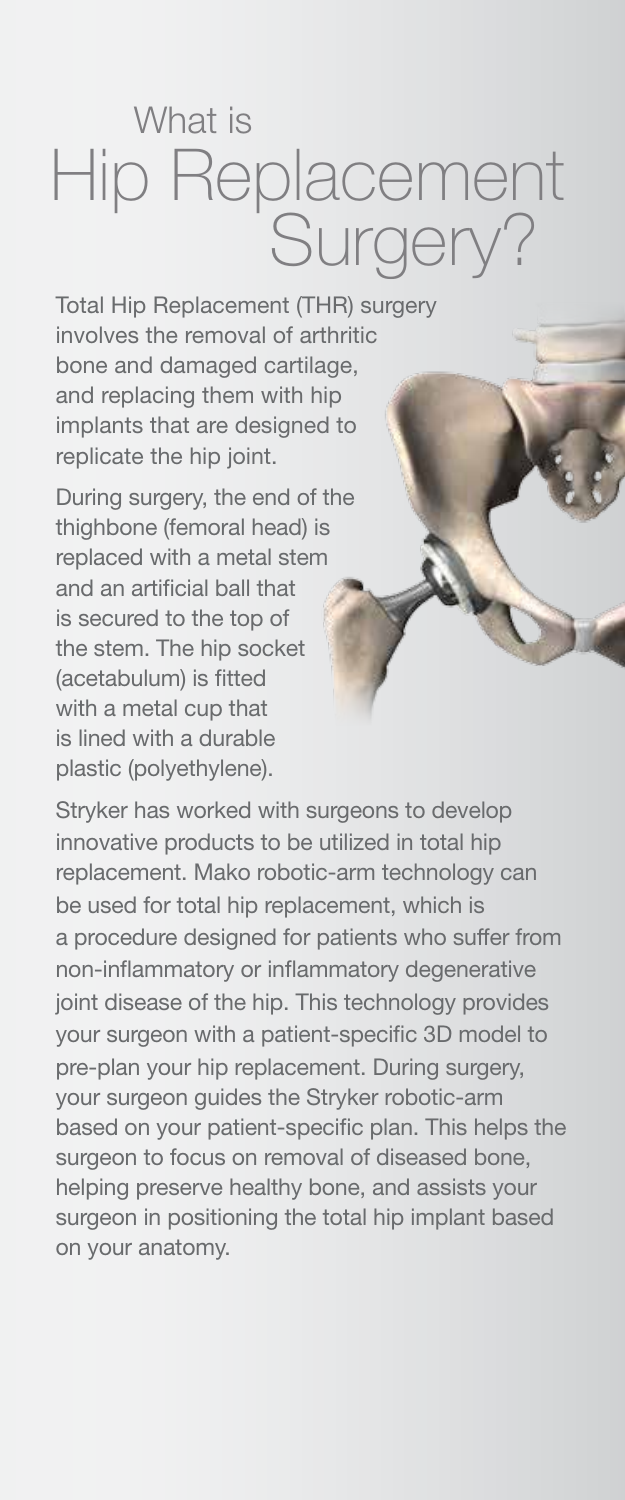## How Mako Robotic-Arm Assisted Surgery **Works**

#### Have a Plan Personalized for You

It all begins with a CT scan of your joint that is used to generate a 3D virtual model of your unique anatomy. This virtual model is loaded into the Mako system software and is used to create your personalized preoperative plan.

#### In the Operating Room

During surgery, the surgeon guides the robotic-arm while preparing the hip socket and positioning the implant based on your personalized pre-operative plan. The Mako system also allows your surgeon to make adjustments to your plan during surgery as needed. When the surgeon prepares the bone for the implant, the Mako system guides the surgeon within the pre-defined area and helps prevent the surgeon from moving outside the planned boundaries. This helps provide more accurate placement and alignment of your implant.<sup>1,2</sup>



#### After Surgery

After surgery, your surgeon, nurses and physical therapists will set goals with you to get you back on the move. They will closely monitor your condition and progress. Your surgeon may review an x-ray of your new hip replacement with you.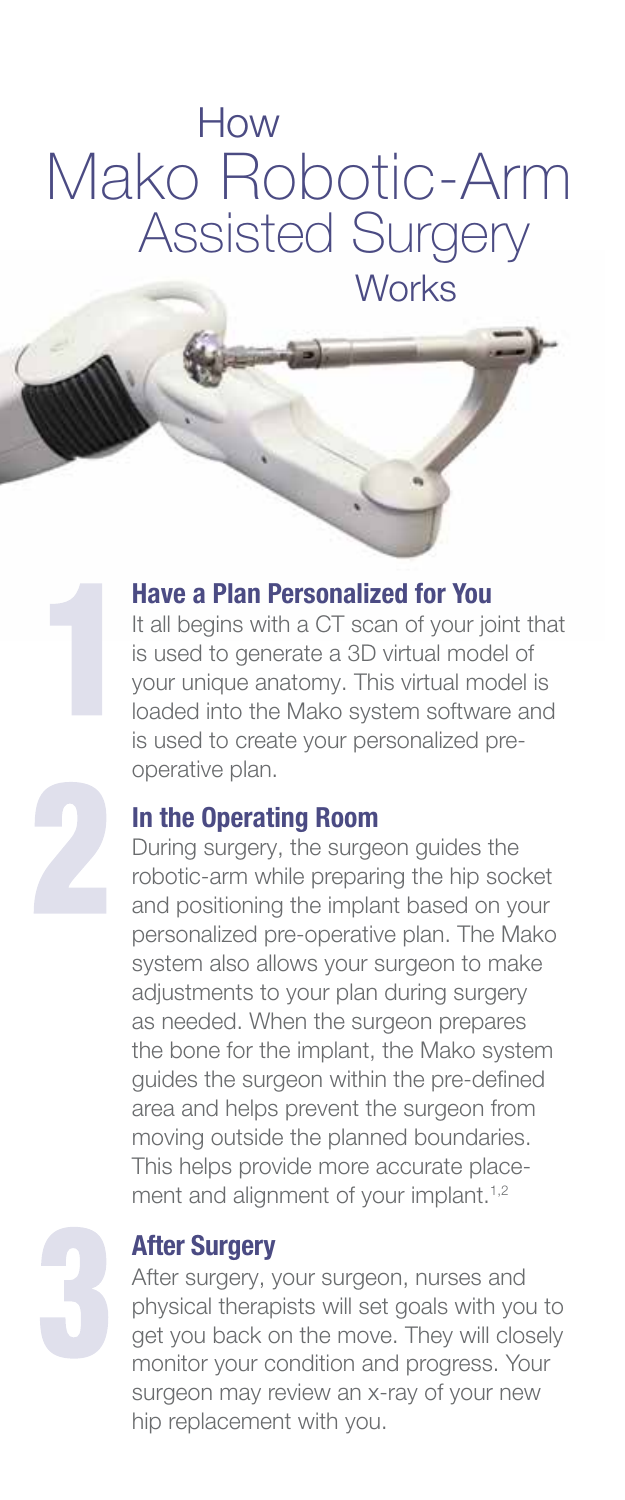

CT Scan



Personalized Planning



Post-Operative X-Ray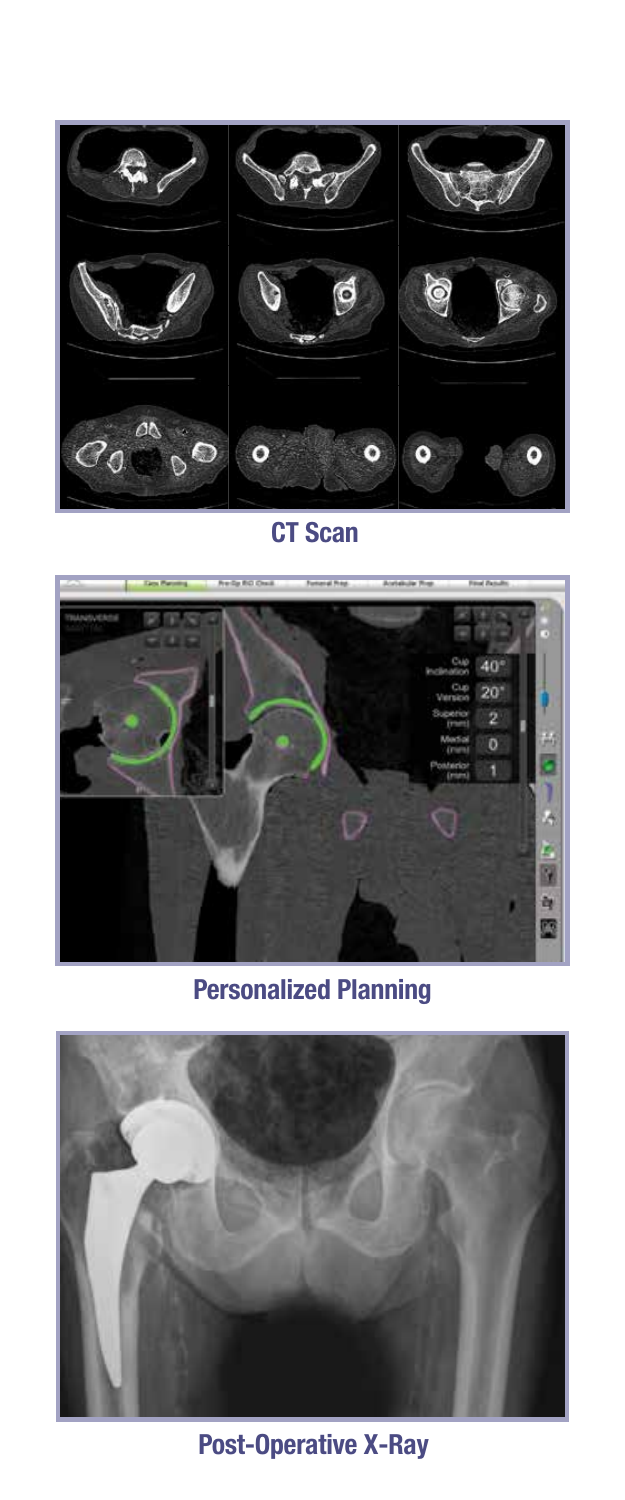## Frequently Asked **Questions**

#### **Q: How long has the Mako procedure been available?**

A: The first Mako procedure was performed in June of 2006.

#### **Q: Does the Mako Robotic-Arm actually perform the surgery?**

A: No, surgery is performed by an orthopedic surgeon, who uses the surgeon-controlled robotic-arm system to pre-plan the surgery and to position the implant in the hip socket. The robotic-arm does not perform the surgery nor can it make decisions on its own or move in any way without the surgeon guiding it. The Mako System also allows your surgeon to make adjustments to your plan during surgery as needed.

#### **Q: How long do implants last?**

A: Individual results vary and not all patients will have the same postoperative activity level. The lifetime of a hip replacement is not infinite and varies with each individual. Your doctor will help counsel you about how to best maintain your activities in order to potentially prolong the lifetime of the device. Such strategies include not engaging in high impact activities, such as running, as well as maintaining a healthy weight.

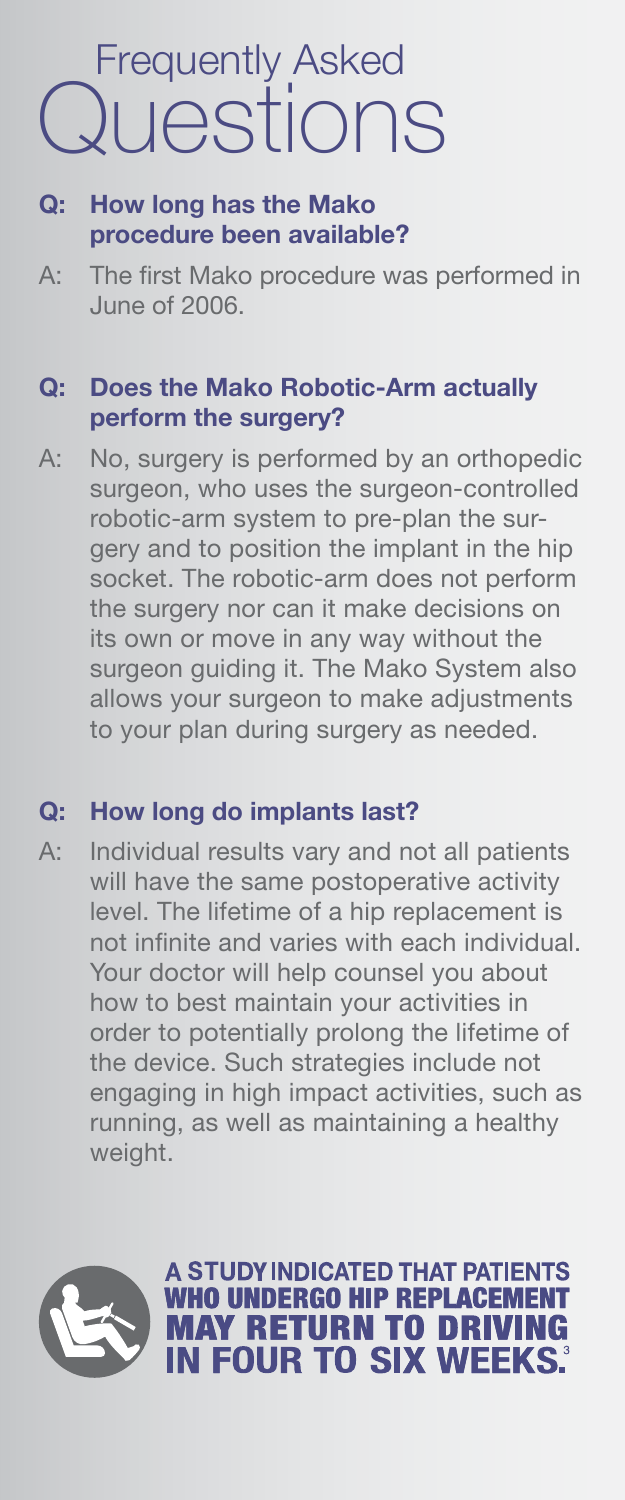## What to Expect in the Weeks Prior to Surgery

Preparing for total hip replacement surgery begins weeks before the actual surgery. The checklist below outlines some tasks that your surgeon may ask you to complete in the weeks prior to your surgery date.

- ❏ Exercise under your doctor's supervision
- $\Box$  Have a general physical examination
- $\Box$  Have a dental examination
- ❏ Review medications
- $\Box$  Stop smoking
- ❏ Lose weight
- ❏ Arrange a pre-operative visit
- $\Box$  Get laboratory tests
- ❏ Complete forms
- $\Box$  Prepare meals
- $\Box$  Confer with a physical therapist
- ❏ Plan for post-surgery rehabilitative care
- $\Box$  Fast the night before
- $\Box$  Bathe surgical area with antiseptic solution

## It's Your Move.

#### Questions to Ask Your Doctor at Your Next Appointment

- 1. What are the benefits and potential risks involved with total hip replacement surgery?
- 2. How long does it typically take to recover from surgery?
- 3. Is osteoarthritis a factor in my hip pain?
- 4. Will reducing activity, taking pain or prescription medication, or adding physical therapy help ease my pain?
- 5. Could a total hip replacement help provide me with relief from my hip pain?
- 6. Am I a candidate for Stryker's robotic-arm assisted surgery?